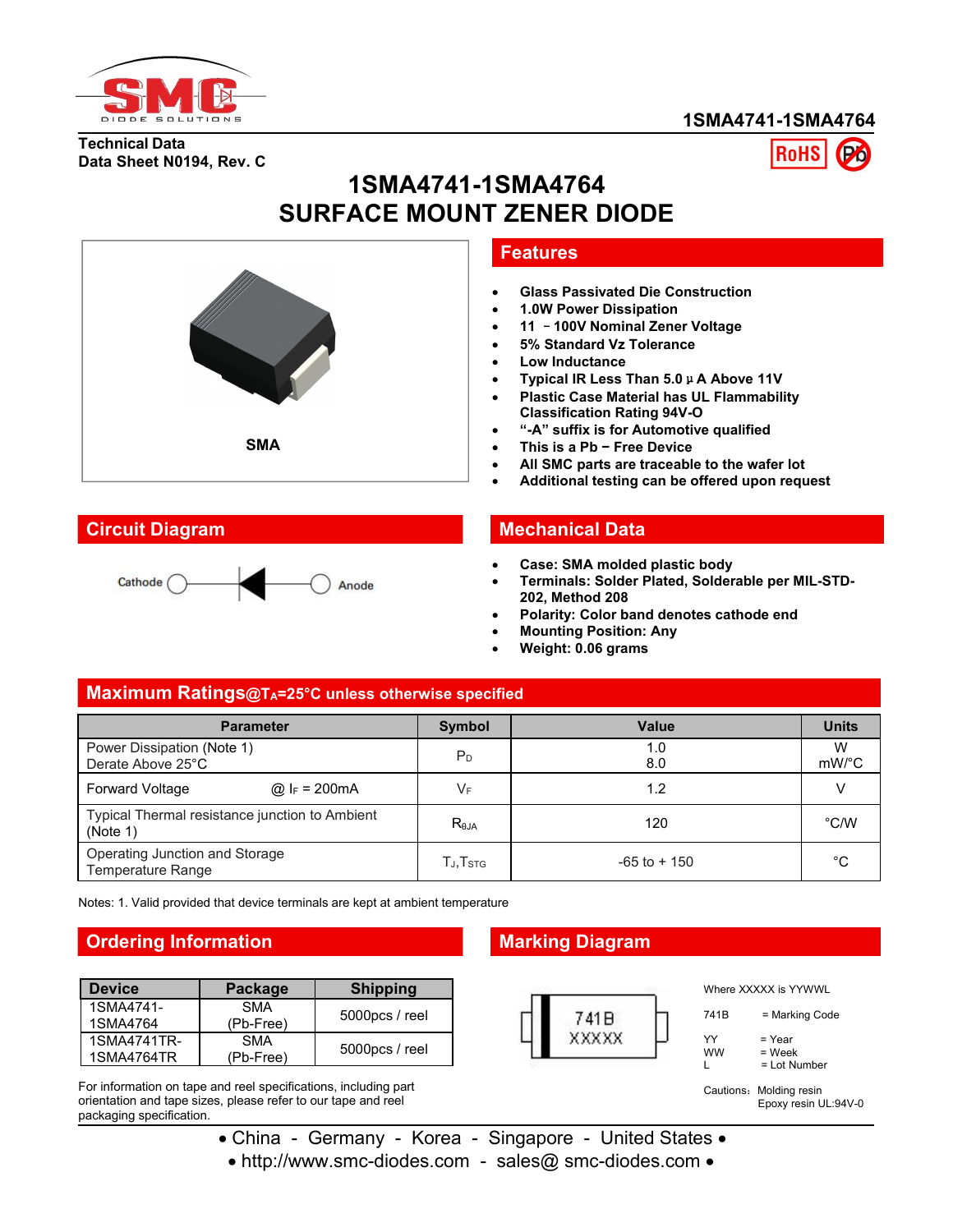

### **1SMA4741-1SMA4764**

**RoHS** 

#### **Technical Data Data Sheet N0194, Rev. C**

## **Ratings and Characteristics Curves**

| <b>Type Number</b> | Device          | Nominal Zener<br>Voltage (Note 2) | Test<br>Current |            | Maximum Zener Impedance<br>(Note 3) |      |           | Leakage Current | Max. Surge<br>Current<br>8.3ms |
|--------------------|-----------------|-----------------------------------|-----------------|------------|-------------------------------------|------|-----------|-----------------|--------------------------------|
| (Note 1)           | Marking<br>Code | Vz@lzt                            | Izt             | Zzt @ Izt  | Zzk @lzk                            | Izk  | Ir.       | @ Vr            | zs                             |
|                    |                 | (V)                               | (mA)            | $(\Omega)$ | $(\Omega)$                          | (mA) | $(\mu A)$ | (V)             | (mA)                           |
| 1SMA4741           | 741B            | 11                                | 23              | 8.0        | 700                                 | 0.25 | 5.0       | 8.4             | 414                            |
| 1SMA4742           | 742B            | 12                                | 21              | 9.0        | 700                                 | 0.25 | 5.0       | 9.1             | 380                            |
| 1SMA4743           | 743B            | 13                                | 19              | 10         | 700                                 | 0.25 | 5.0       | 9.9             | 344                            |
| 1SMA4744           | 744B            | 15                                | 17              | 14         | 700                                 | 0.25 | 5.0       | 11.4            | 305                            |
| 1SMA4745           | 745B            | 16                                | 15.5            | 16         | 700                                 | 0.25 | 5.0       | 122             | 285                            |
| 1SMA4746           | 746B            | 18                                | 14              | 20         | 750                                 | 0.25 | 5.0       | 13.7            | 250                            |
| 1SMA4747           | 747B            | 20                                | 12.5            | 22         | 750                                 | 0.25 | 5.0       | 15.2            | 225                            |
| 1SMA4748           | <b>748B</b>     | 22                                | 11.5            | 23         | 750                                 | 0.25 | 5.0       | 16.7            | 205                            |
| 1SMA4749           | 749B            | 24                                | 10.5            | 25         | 750                                 | 0.25 | 5.0       | 18.2            | 190                            |
| 1SMA4750           | 750B            | 27                                | 9.5             | 35         | 750                                 | 0.25 | 5.0       | 20.6            | 170                            |
| 1SMA4751           | 751B            | 30                                | 8.5             | 40         | 1000                                | 0.25 | 5.0       | 22.8            | 150                            |
| 1SMA4752           | 752B            | 33                                | 7.5             | 45         | 1000                                | 0.25 | 5.0       | 25.1            | 135                            |
| 1SMA4753           | 753B            | 36                                | 7.0             | 50         | 1000                                | 0.25 | 5.0       | 27.4            | 125                            |
| 1SMA4754           | 754B            | 39                                | 6.5             | 60         | 1000                                | 0.25 | 5.0       | 29.7            | 115                            |
| 1SMA4755           | 755B            | 43                                | 6.0             | 70         | 1500                                | 0.25 | 5.0       | 32.7            | 110                            |
| 1SMA4756           | 756B            | 47                                | 5.5             | 80         | 1500                                | 0.25 | 5.0       | 35.8            | 95                             |
| 1SMA4757           | 757B            | 51                                | 5.0             | 95         | 1500                                | 0.25 | 5.0       | 38.8            | 90                             |
| 1SMA4758           | 758B            | 56                                | 4.5             | 110        | 2000                                | 0.25 | 5.0       | 42.6            | 80                             |
| 1SMA4759           | 759B            | 62                                | 4.0             | 125        | 2000                                | 0.25 | 5.0       | 47.1            | 70                             |
| 1SMA4760           | 760B            | 68                                | 3.7             | 150        | 2000                                | 0.25 | 5.0       | 51.7            | 65                             |
| 1SMA4761           | 761B            | 75                                | 3.3             | 175        | 2000                                | 0.25 | 5.0       | 56.0            | 60                             |
| 1SMA4762           | 762B            | 82                                | 3.0             | 200        | 3000                                | 0.25 | 5.0       | 62.2            | 55                             |
| 1SMA4763           | 763B            | 91                                | 2.8             | 250        | 3000                                | 0.25 | 5.0       | 69.2            | 50                             |
| 1SMA4764           | 764B            | 100                               | 2.5             | 350        | 3000                                | 0.25 | 5.0       | 76.0            | 45                             |

ote: 1. Type numbers listed have standard tolerance on the nominal Zener voltage of ±5%.

2. Measured under thermal equilibrium and DC (lzt) test conditions.

3. The Zener impedance is derived from the 60Hz AC voltage which results when an AC current having an RMS value equal to 10% of the Zener current (Izt or Izk) is superimposed on Izt or Izk. Zener impedance is measured at two points to insure a sharp knee on the breakdown curve and to eliminate unstable units.

<sup>•</sup> China - Germany - Korea - Singapore - United States •

<sup>•</sup> http://www.smc-diodes.com - sales@ smc-diodes.com •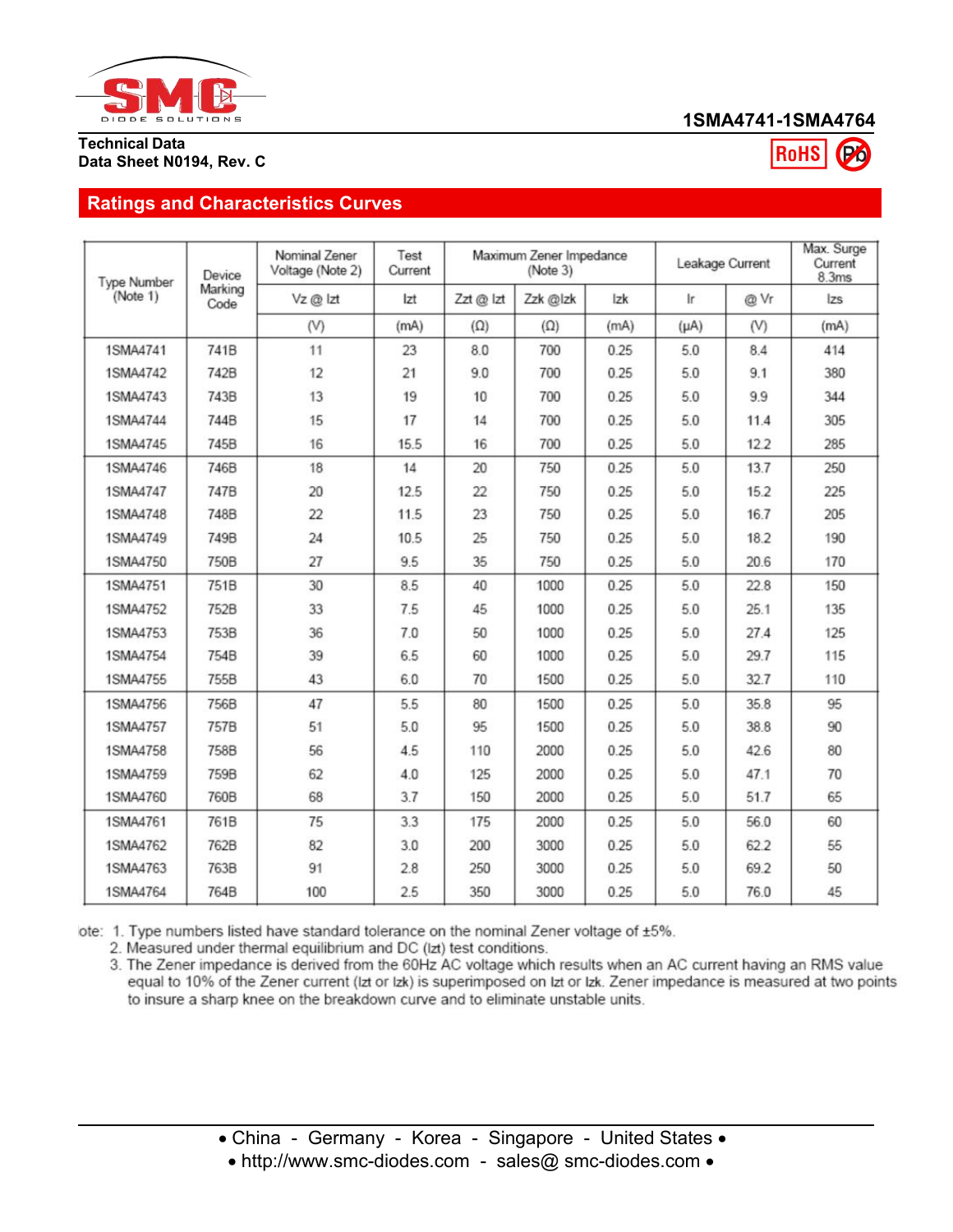

# **1SMA4741-1SMA4764**

**RoHS** 

(Po

#### **Technical Data Data Sheet N0194, Rev. C**

# **Mechanical Dimensions SMA**



| <b>SYMBOL</b> | <b>Millimeters</b> |       | Inches |       |
|---------------|--------------------|-------|--------|-------|
|               | Min.               | Max.  | Min.   | Max.  |
| A             | 2.18               | 2.84  | 0.086  | 0.112 |
| B             | 3.99               | 4.75  | 0.157  | 0.187 |
| C             | 1.05               | 1.70  | 0.041  | 0.067 |
| D             | 0.15               | 0.51  | 0.006  | 0.020 |
| E             | 4.70               | 5.66  | 0.185  | 0.223 |
| F             | 1.70               | 2.95  | 0.067  | 0.116 |
| G             | 0.05               | 0.203 | 0.002  | 0.008 |
| H             | 0.76               | 1.52  | 0.030  | 0.600 |

# **Recommended Footprint (Inches/Millimeters)**



# **Carrier Tape Specification SMA**



| <b>SYMBOL</b>  | <b>Millimeters</b> |       |  |  |  |
|----------------|--------------------|-------|--|--|--|
|                | Min.               | Max.  |  |  |  |
| A              | 2.97               | 3.17  |  |  |  |
| B              | 5.70               | 5.90  |  |  |  |
| С              | 2.32               | 2.52  |  |  |  |
| d              | 1.40               | 1.60  |  |  |  |
| E              | 1.40               | 1.60  |  |  |  |
| F              | 5.60               | 5.70  |  |  |  |
| P              | 3.90               | 4.10  |  |  |  |
| P <sub>0</sub> | 3.90               | 4.10  |  |  |  |
| P <sub>1</sub> | 1.90               | 2.10  |  |  |  |
|                | 0.25               | 0.35  |  |  |  |
| W              | 11.80              | 12.20 |  |  |  |

China - Germany - Korea - Singapore - United States

• http://www.smc-diodes.com - sales@ smc-diodes.com •